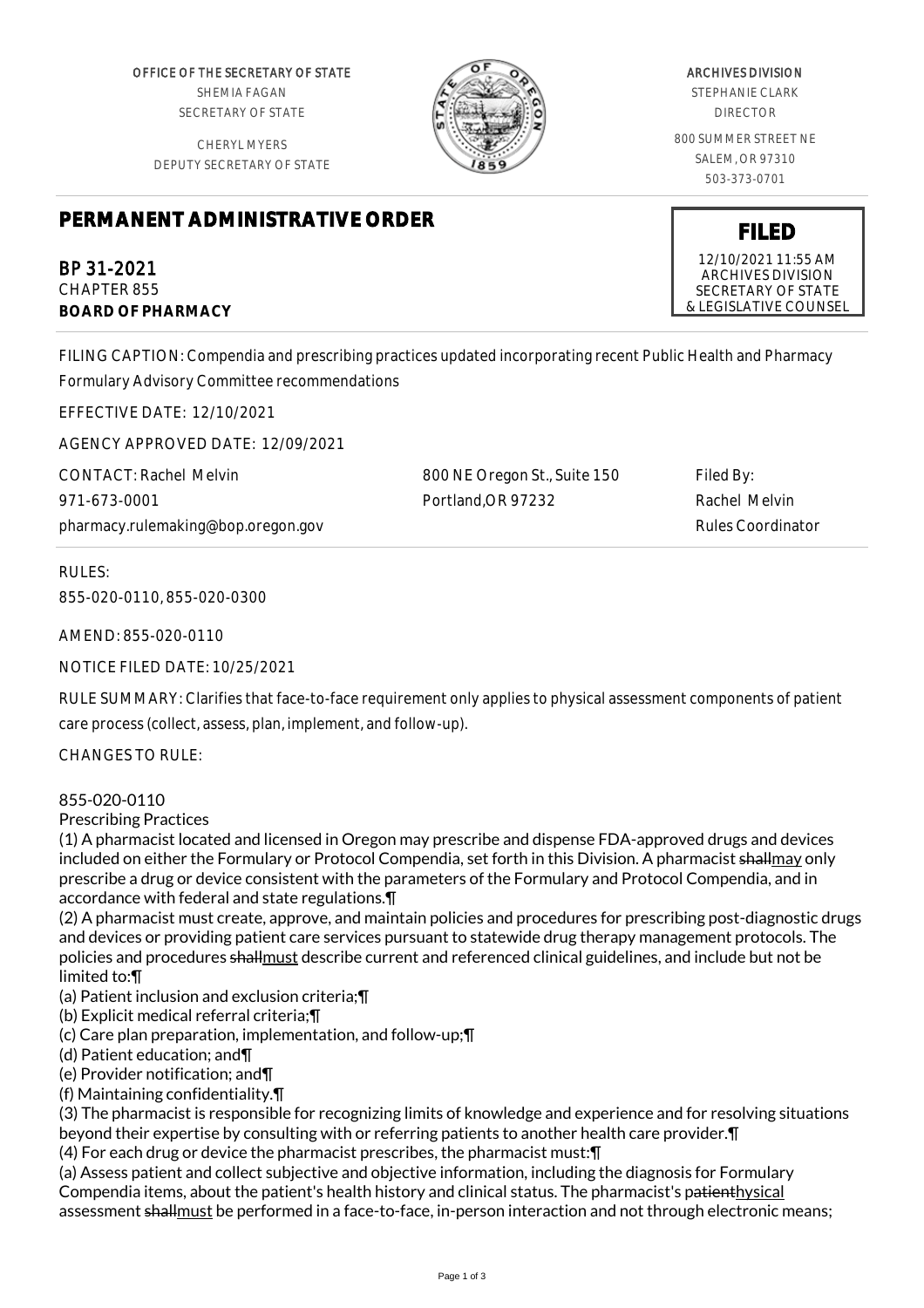## and¶

(b) Utilize information obtained in the assessment to evaluate and develop an individualized patient-centered care plan, pursuant to the statewide drug therapy management protocol and policies and procedures; and¶

(c) Implement the care plan, to include appropriate treatment goals, monitoring parameters, and follow-up; and¶ (d) Provide notification to the patient's identified primary care provider or other care providers when applicable within five business days following the prescribing of a Compendia drug or device.¶

(5) The pharmacist shallmust maintain all records associated with prescribing and other related activities performed for a minimum of 10 years, and a copy must be made available to the patient and provider upon request. Pharmacy records must be retained and made available to the Board for inspection upon request. Records must be stored onsite for at least one year and then may be stored in a secure off-site location if retrievable within three business days. Records and documentation may be written, electronic or a combination of the two. ¶

(6) If consultation is provided through an electronic means, the Oregon licensed Pharmacist must use real-time audio-visual communication to conduct the consultation.

Statutory/Other Authority: ORS 689.205

Statutes/Other Implemented: ORS 689.645, ORS 689.649